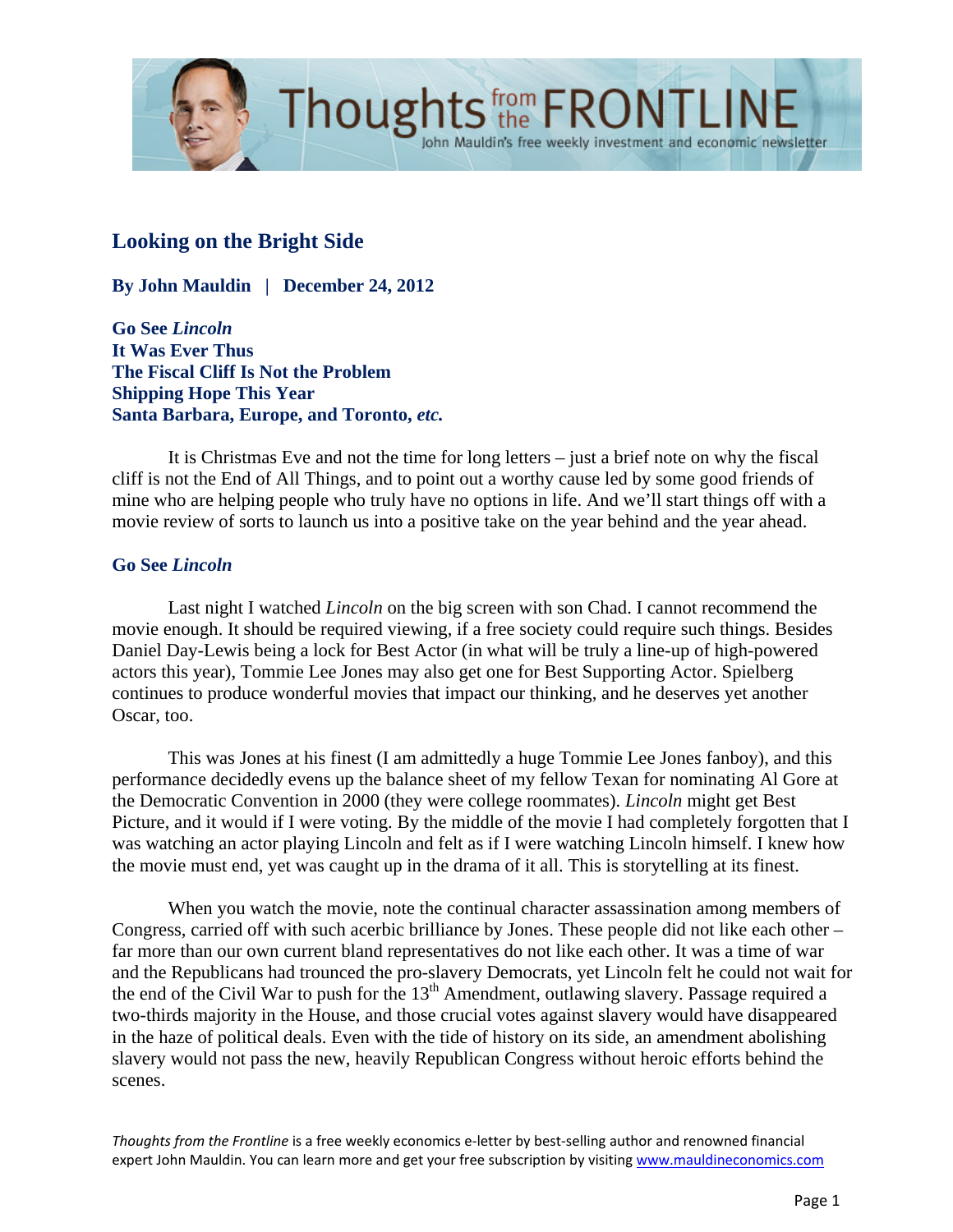In a move that has been called quite historically accurate, Lincoln had to buy votes with appointments for Democratic representatives who had lost in the recent election. Getting those final 20 votes was a rather seamy undertaking in what all can now say was a supremely righteous cause. It has always been thus, sadly. Lincoln darkly mentioned the word "impeachment" as he described the slippery legal slope of his own Emancipation Proclamation, which he felt would no longer be valid if the war were to come to a too-early end.

## **It Was Ever Thus**

 The real point of the film is to get us thinking about our own times. And if there were similar movies about Adams and Jackson in the 1820s or about several other such tumultuous episodes in Washington, we would see that the current dysfunctionality in Washington DC is not that far from the norm. Whether we like it or not, this sort of tumult is part and parcel of the process of a two-party democracy. While we all think that our own times are different and worse than in some glorious past when cooperation reigned, they are not all that different.

 I regularly hear from and read about Republicans denouncing Boehner as betraying the cause and Obama for being obstinate in refusing to negotiate honestly. But neither has Obama escaped excoriation by his own partisans. From Bruce Bartlett, writing in the *[Fiscal Times](http://www.thefiscaltimes.com/Columns/2012/12/21/How-Democrats-Became-Liberal-Republicans.aspx#page1)*:

Yesterday, left-leaning law professor Neil Buchanan penned a scathing attack on Obama for abandoning the Democratic Party's long-held policies toward the poor, and for astonishing naiveté in negotiating with Republicans. Said Buchanan:

*"The bottom line is that President Obama has already revealed himself to be unchanged by the election and by the last two years of stonewalling by the Republicans. He still appears to believe, at best, in a milder version of orthodox Republican fiscal conservatism – an approach that would be a fitting starting position for a right-wing politician in negotiations with an actual Democrat. Moreover, he still seems to believe that the Republicans are willing to negotiate in good faith."*

Others on the left, such as *New York Times* columnist Paul Krugman, former Secretary of Labor Robert Reich and others raise similar concerns. They cannot understand why Obama, having won two elections in a row with better than 50 percent of the vote – something accomplished only by presidents Dwight Eisenhower and Ronald Reagan in the postwar era – and holding a powerful advantage due to the fiscal cliff, would seemingly appear willing to gut social spending while asking for only a very modest contribution in terms of taxes from the wealthy.

 Ben Bernanke gave us the term "fiscal cliff" this past summer, and it has captured the public imagination. For someone who thinks he can control the economy, the ultimate disaster is to have a recession occur on his watch. Given that the toolbox that the Federal Reserve can bring to the next recession is essentially empty, it is a cliff indeed from Bernanke's perspective. And let's make no mistake: if nothing is done either before or shortly after the first of the year, our already weak economy will wander off into recession.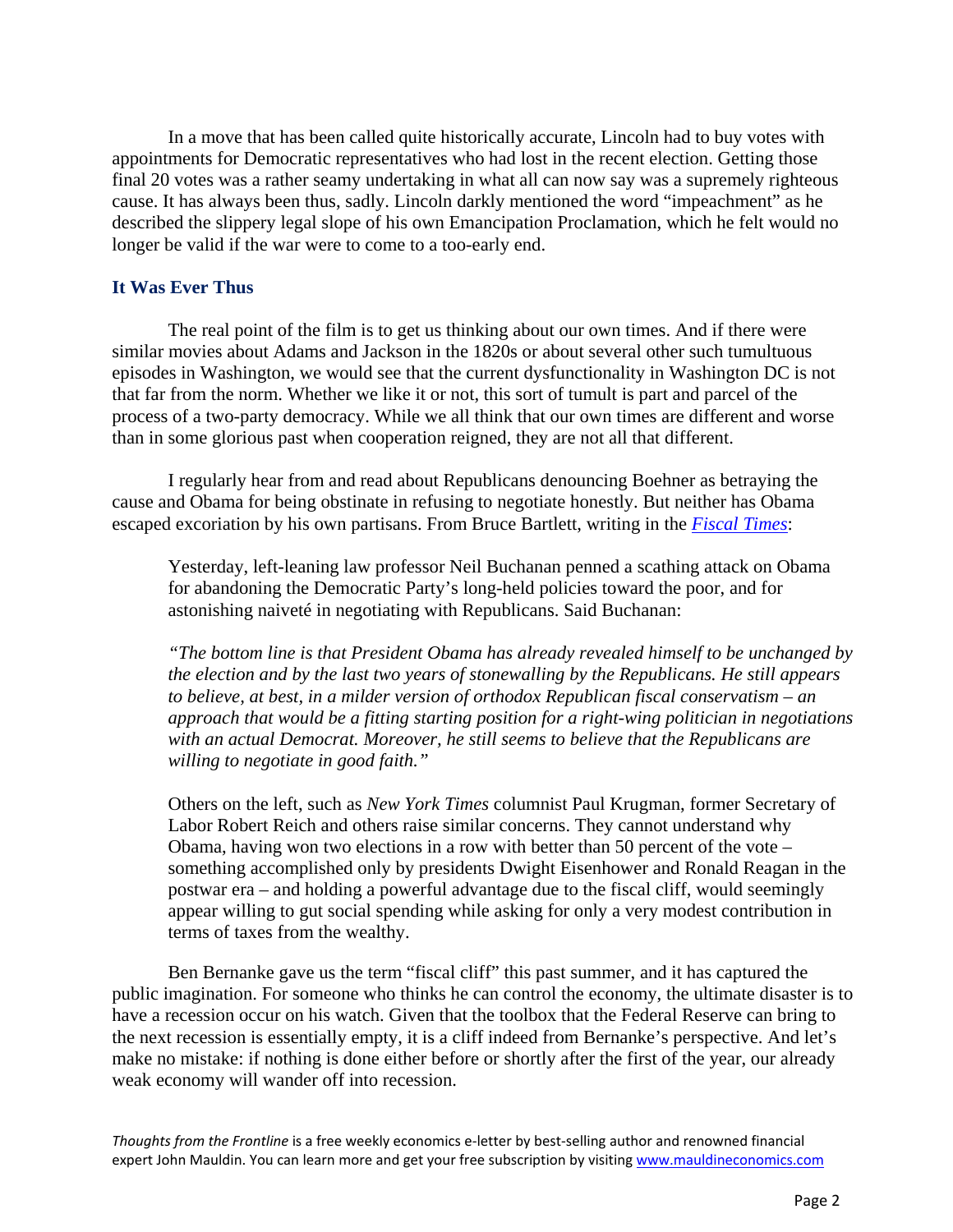#### **The Fiscal Cliff Is Not the Problem**

Why would either side risk going over the cliff? Because there are greater issues than simply avoiding a recession in 2013. The real issue is the deficit. The leaders of both parties recognize that the current path spelled out on our fiscal balance sheet is unsustainable. The deficit must be brought under control (which is not the same as the budget being balanced), or we will find ourselves all too soon in the situation now facing much of Europe and Japan. The options at that point become far more dire. I take Senate Majority Leader Harry Reid at his word that he does not want to kick the can any further down the road. I might not like his solution of even higher taxes than are currently on the table, but I believe he is sincere in wanting to establish the means to pay for the full range of healthcare entitlements our citizens have been promised.

 And that is the larger question before the nation: how much health care do we want, and how do we want to pay for it? If we look at the polls and the recent election results, it seems we want a great deal of health care – and we want someone else to pay for it. The economic consequences of not reforming the entire entitlement structure are lost on the average person and indeed on the average Congressman.

 I'm the father of seven adult children. I watch them as they struggle to establish themselves in an economy that is not offering a lot of opportunities for higher-paying jobs. No doctors or lawyers among my children, just hard-working and ever-hopeful average citizens. Health care is a huge issue for them, as it is for their friends. In a world where the family safety net is getting smaller, young people are looking to the government for help.

Given that 40% of the voters in the last election were single and that singles are now the fastest-growing portion of the voting population, it is going be almost politically impossible to craft a Congressional majority that will favor going back to the level of government spending on health care that we saw even 10 years ago. Like it or not, the question is not whether we will have health care, but rather what form it will take and how much it will cost us.

 My personal fear is that we will dramatically increase taxes but reform entitlement spending by only a small amount, and that will not get us even halfway to a manageable deficit. In the political reality that is Washington, that means that it would take the imposition of even higher taxes to finally achieve the reform that is necessary. And don't look now, but that means higher taxes on the middle class, in one form or another. If the 98% think they can avoid higher taxes, they are not paying attention. It is either that or we hit the true fiscal wall. Think Spain today or France in the near future.

The reality is that the bureaucratic nightmare that is Obamacare may force structural reforms, as the outcry in response to a healthcare system that is even more dysfunctional than today's will be deafening; but those reforms will not be accompanied by lower taxes. There may be structural tax reform, but it won't result in a lower tax burden on the economy.

#### **Looking on the Bright Side**

How then, you ask, can I see this historical moment in a positive light? Because our current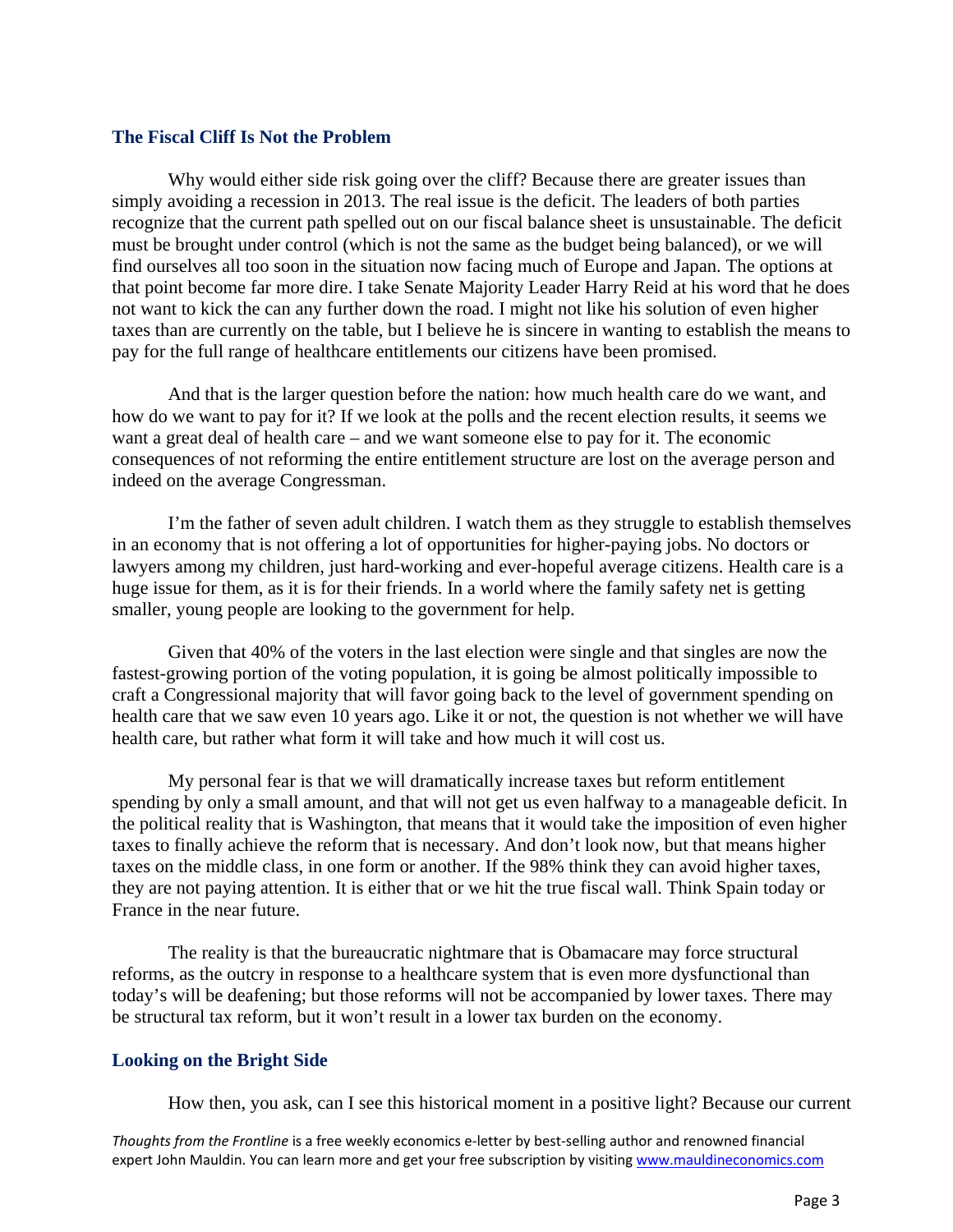challenges are just what we should expect from our democratic process. Do we face serious economic difficulties? Most assuredly. Less after-tax income? You can count on it. A Muddle-Through Economy for the rest of the decade? Highly likely. But we're not talking here about a battlefield through which the President must ride, surveying thousands of dead bodies of young men.

 As I look back over the sweep of American history, I have to conclude that things are not all that bad today. We are still free to order our affairs as we see fit. The choices we have as investors are greater than ever before. The unbelievable pace of accelerating change will transform our society and economy over the next 20 years in ways that are difficult to imagine. That Transformational Society will create far more winners and losers than the current healthcare/entitlement crisis. Far better to think about how to take advantage of the changes ahead, rather than getting caught up in simply avoiding the rising tide of government.

 You and I don't have to sit, passively clipping our ever-smaller coupons in a world of monetary repression. We can actively organize our affairs to take advantage of the opportunities that are laid in front of us, while avoiding as far as possible the consequences of poor government decisions that are being made without our personal consent.

 Yes, it would be easier if we could go back to a world where the economy compounded at 3.5%, where the stock market gave you 7-10% on average every year, where you could get 6% on your bond portfolio and rely on your pension to be there. But that is not the world in which we find ourselves. And frankly, as I watched the dramatic scene of Lincoln riding through the battlefield prior to the surrender of the South at Appomattox, looking upon the thousands of dead young men, I thought to myself, "I don't live in bad times at all."

 We live in a world where we can still make our own opportunities if we choose. And if we open our eyes, there is opportunity all around. Our country and much of the developed world may indeed fall into recession again, and we may continue to be saddled with a Muddle-Through Economy; but we can steer our own course rather than just drifting with the current, and we can find positive investments amidst the fragility of the markets.

 I worry for my country and indeed for the people of the many countries whose governments have overextended their ability to pay for promised benefits. I will continue to work to try to reform our society. Yet, as I travel to countries that have gone through very difficult times and have large government burdens, I find entrepreneurs seeking to improve their own lives and those of their families and employees. I choose to be on that side of history.

#### **Shipping Hope This Year**

 Almost 35 years ago, I found myself in a bunk bed in a camp in Omaha, Nebraska, sharing that little venue with a young and passionate man from New Zealand named John Dawson. We talked literally all night, and to this day I count him as one of my best friends. We have walked with each other through many interesting times.

He was with a group called Youth With a Mission (YWAM). I ended up joining YWAM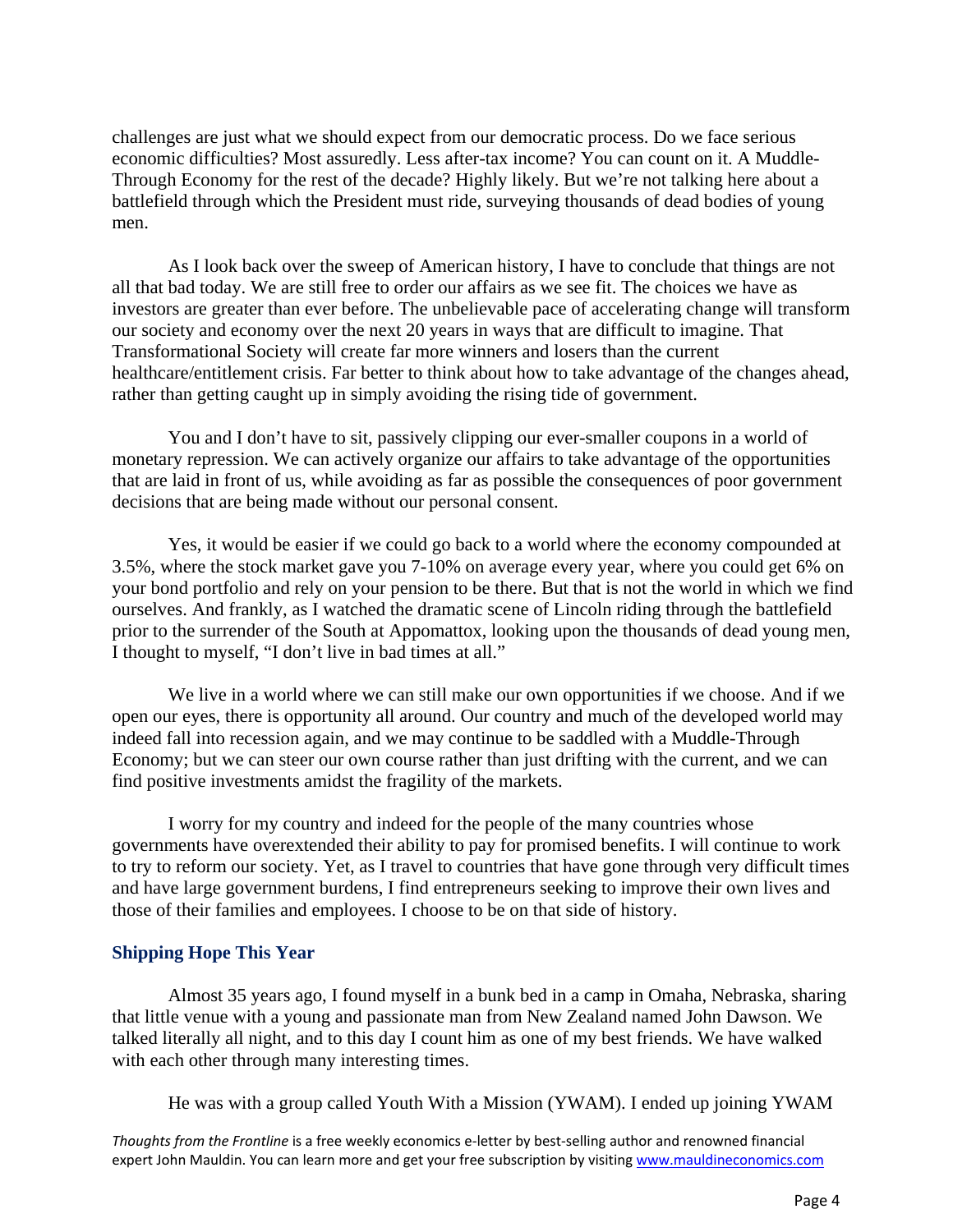for a few years as a volunteer before going back to the business world. John went on with the work, and he is now the head of YWAM, which has become the largest missionary organization in the world, working in 200 countries with 40,000 active volunteers and millions of former YWAMers all over the world. He regularly meets with the leaders of nations and has become a true global statesman. His insight into what motivates the people of a country, his sharing of their stories, and his deep understanding of how their youth are doing have made for some of the finest conversations of my life. John simply sees the countries of the world on a different level than most of us, and a far different one than the mainstream media brings us. If I want to know what is really happening on the streets of the world, I ask John. I simply don't get enough John time.

 There is an interesting business case study that could be done on YWAM, as it has a true bottom-up, decentralized organization. Every volunteer is responsible for his or her own support, and the leaders of any one project have to figure out how to finance it. Through a ton of networking and moral support, YWAM has grown into the largest multinational organization of its type, with a wide variety of enterprises. YWAM trains its leaders and workers well, and dollar for dollar it may be one of the most effective forces for change in the world. In addition to working with young people all over the world, YWAM has a very large hands-on relief program. The organization's volunteers now come from all over the world, with US citizens being a decided minority. And this all happens without any command and control, but through principled persuasion and the force of ideas and ideals.

 One of the things John and I talked about that night long ago was a vision of having a ship that would bring health care and emergency aid to those in need. Today that vision is a reality, with dozens of YWAM ships scattered around the world. The demand is so large that they have actually established a school to train seamen (and women), so they can staff their ships with volunteers.

 They often take these ships into quite remote places where health care is simply nonexistent. There are few things more powerful than the efforts of a dedicated volunteer. These are people who pay their own way, who are willing to sail into remote areas, work hard each day, and return to their bunks on board each night knowing they helped others discover more in life. You can see the gratitude in the eyes of those they help. Whether they receive immunizations, healthcare education, clean-water technology, or a simple pair of glasses that enable them to go to school or back to work, people are grateful for all that a YWAM ship brings them.

I got this letter from Brett Curtis, who runs one of their operations:

In all we do, a major emphasis is – train the trainer! When what we offer is done with locals alongside to help and learn, and multiplication continues long after we are gone. Instruction from a midwife, in a place where 1 in 7 die during childbirth, brings life. Basic instruction in cleanliness and the benefits of using soap can make a huge difference and lift the reality that 1 in 13 die before the age of 5 due to the lack of basic sanitation. Bringing mosquito nets to villages where almost everyone (94%) is affected with malaria can turn their health around.

On December 24 we plan to be in Christmas Island and Fanning Island. Imagine living in a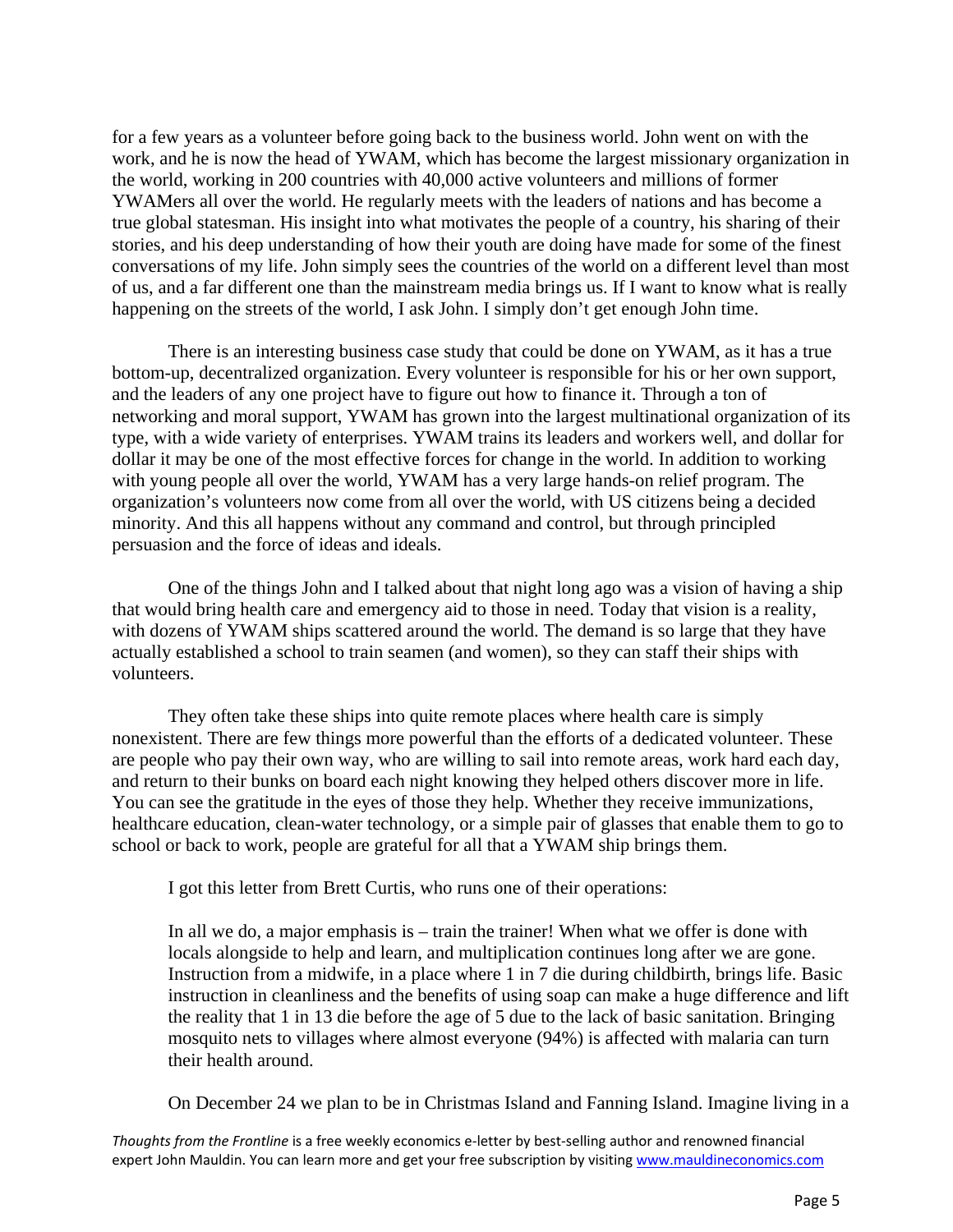place where there is no fresh water, yet over 8,000 people live there. The well water available to them is contaminated with salt, so they have learned to mask the taste with sugar, which in turn creates all kinds of health issues. There is significant rainfall in the area, so our teams are helping with rainwater catchment techniques. Simple enough to do with knowledge and hands to work, yet the results from this simple solution can improve the lives and health of everyone. There are 1,000 inhabited islands in this part of the world, but 700 do not have airports, so the only way to assist them is to get there by boat. Many live isolated from simple solutions readily available to us. Deploying vessels with crew and cargo to meet need is something we can all be part of.

 They are working in Papua New Guinea, which John tells me is as poor as Haiti. There are only 23 dentists in the entire nation. This is basic health care, far removed from what we are debating over this weekend. Entitlements, indeed.

 You can learn more and join me in giving generously to YWAM by going to [www.ywamships.net.](http://www.ywamships.net/) We need more vessels sailing the liquid continents, making them pathways of connection instead of oceans of isolation! And you can be a part of that.

#### **Santa Barbara, Europe, and Toronto,** *etc.*

 I am home for the holidays. Lots of the kids are downstairs wrapping presents and waiting for me to join them. I am going to take a few days and enjoy them. All of my seven and their significant others and five grandkids will be here on the  $26<sup>th</sup>$ , when we will "officially" celebrate Christmas. Quite the houseful, noisy and fun! I will bake banana nut cake from my mother's recipe on Christmas, as well as do up prime rib and turkey and all the fixings the next day. We are already planning on going to see a few movies, too. There are really quite a few I want to see, and starting in January there won't be much time to see them.

 I think I am going to go to Santa Barbara to spend a few days with partner Jon Sundt after the first of the year. He has a ranch home at the Hollister Ranch at the top of the mountains overlooking the ocean. He will be alone, and I too could use some time alone to think and write and plan for the new year, as well as write my 2013 forecast issue. I spend more time writing that letter than any other, and I think next year will be a very interesting one to write about!

 Then I leave for Oslo, Norway, to start a speaking tour for Skagen Funds, with other stops in Copenhagen and Stockholm. I know I have to be in London on January 15 and in Geneva January 21, but I am still making plans for the in-between times. I intend to go to Athens to see the Greek situation firsthand. I may stop in Albania if things work out. Ireland or Portugal? There are a few details to be filled in. It will make for an interesting letter on the  $20<sup>th</sup>$  as I report what I have seen! And the dinner in London will include some all-star analysts (and my good friends!), so I should learn a few things.

I will be in Toronto on the  $28<sup>th</sup>$  of January, then probably head to NYC and maybe Washington DC before coming back to Dallas. Right now, after that crazy January schedule, February looks sedate, with only speaking trips to Las Vegas and Palm Springs. And I plan on spending a few weeks in Cafayate, Argentina, in March, where, besides enjoying life and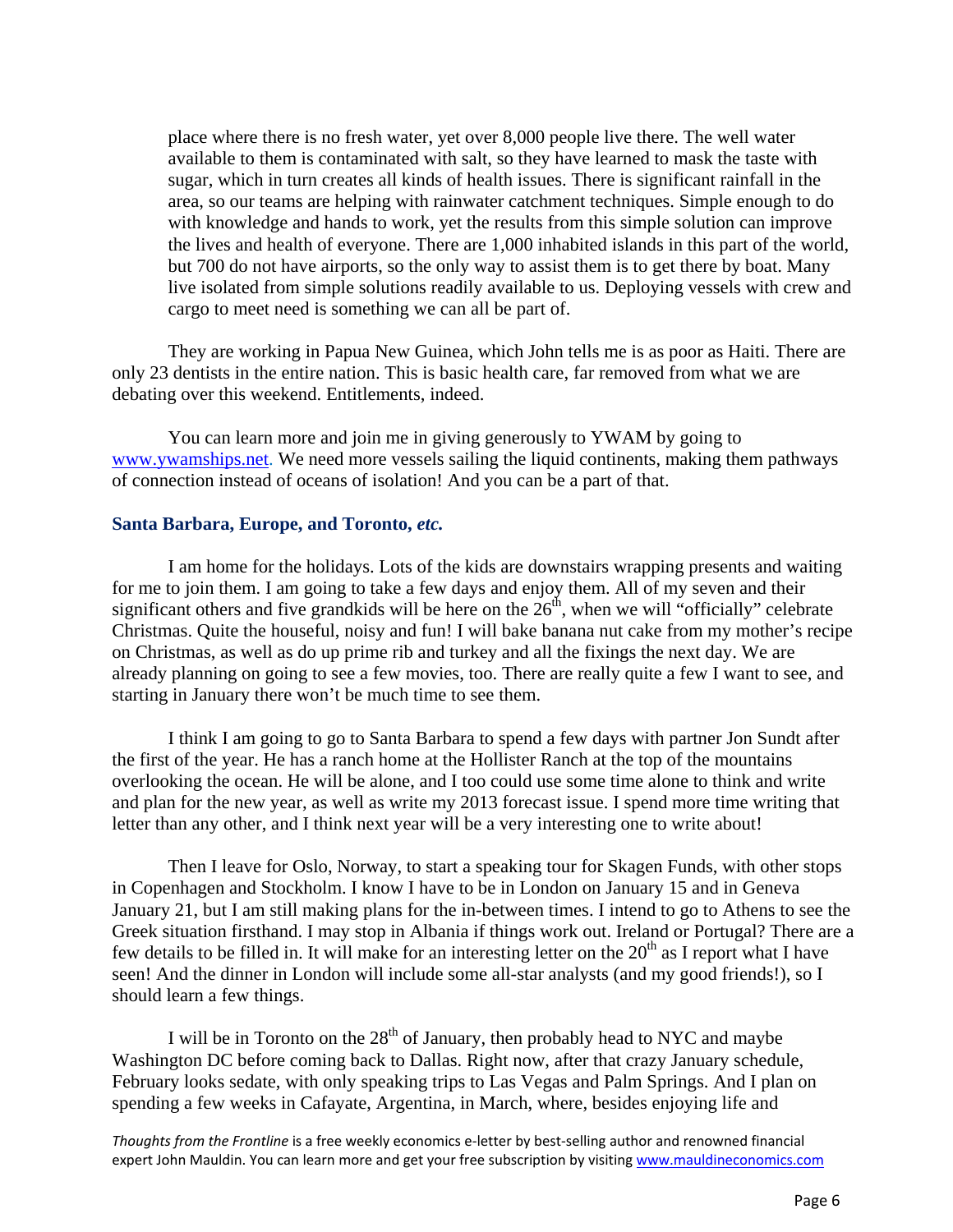conversations, I hope to put the final touches on my book on the future of employment (coauthored with Bill Dunkelberg). It is coming along and starting to fill out. It is not the simple project I thought it would be when I started.

 It really is time to hit the send button. Next week I will write a research piece with Ed Easterling. We are looking at some recent long-term GDP forecasts and exploring what they mean for the markets and for pension funds, *etc.* You do not want to miss this one.

 Let me wish you the very best of the season and my hopes for a fabulous New Year for all of us. I am grateful to you for being part of my family of close friends – you are the reason I write this letter each week.

Your more optimistic about life than ever analyst,

John Mauldin

# **Share Your Thoughts on This Article**

**Post a Comment** 

Send to a Friend | Print Article | View as PDF | Permissions/Reprints | Previous Article

*Thoughts From the Frontline* is a free weekly economic e-letter by best-selling author and renowned financial expert, John Mauldin. You can learn more and get your free subscription by visiting http://www.mauldineconomics.com.

Please write to subscribers@mauldineconomics.com to inform us of any reproductions, including when and where copy will be reproduced. You must keep the letter intact, from introduction to disclaimers. If you would like to quote brief portions only, please reference http://www.mauldineconomics.com.

To subscribe to John Mauldin's e-letter, please click here: http://www.mauldineconomics.com/subscribe/

To change your email address, please click here: http://www.mauldineconomics.com/change-address

If you would ALSO like changes applied to the Mauldin Circle e-letter, please include your old and new email address along with a note requesting the change for both e-letters and send your request to compliance@2000wave.com.

To unsubscribe, please refer to the bottom of the email.

*Thoughts From the Frontline* and JohnMauldin.com is not an offering for any investment. It represents only the opinions of John Mauldin and those that he interviews. Any views expressed are provided for information purposes only and should not be construed in any way as an offer, an endorsement, or inducement to invest and is not in any way a testimony of, or associated with, Mauldin's other firms. John Mauldin is the Chairman of Mauldin Economics, LLC. He also is the President of Millennium Wave Advisors, LLC (MWA) which is an investment advisory firm registered with multiple states, President and registered representative of Millennium Wave Securities, LLC, (MWS) member FINRA, SIPC. MWS is also a Commodity Pool Operator (CPO) and a Commodity Trading Advisor (CTA) registered with the CFTC, as well as an Introducing Broker (IB) and NFA Member. Millennium Wave Investments is a dba of MWA LLC and MWS LLC. This message may contain information that is confidential or privileged and is